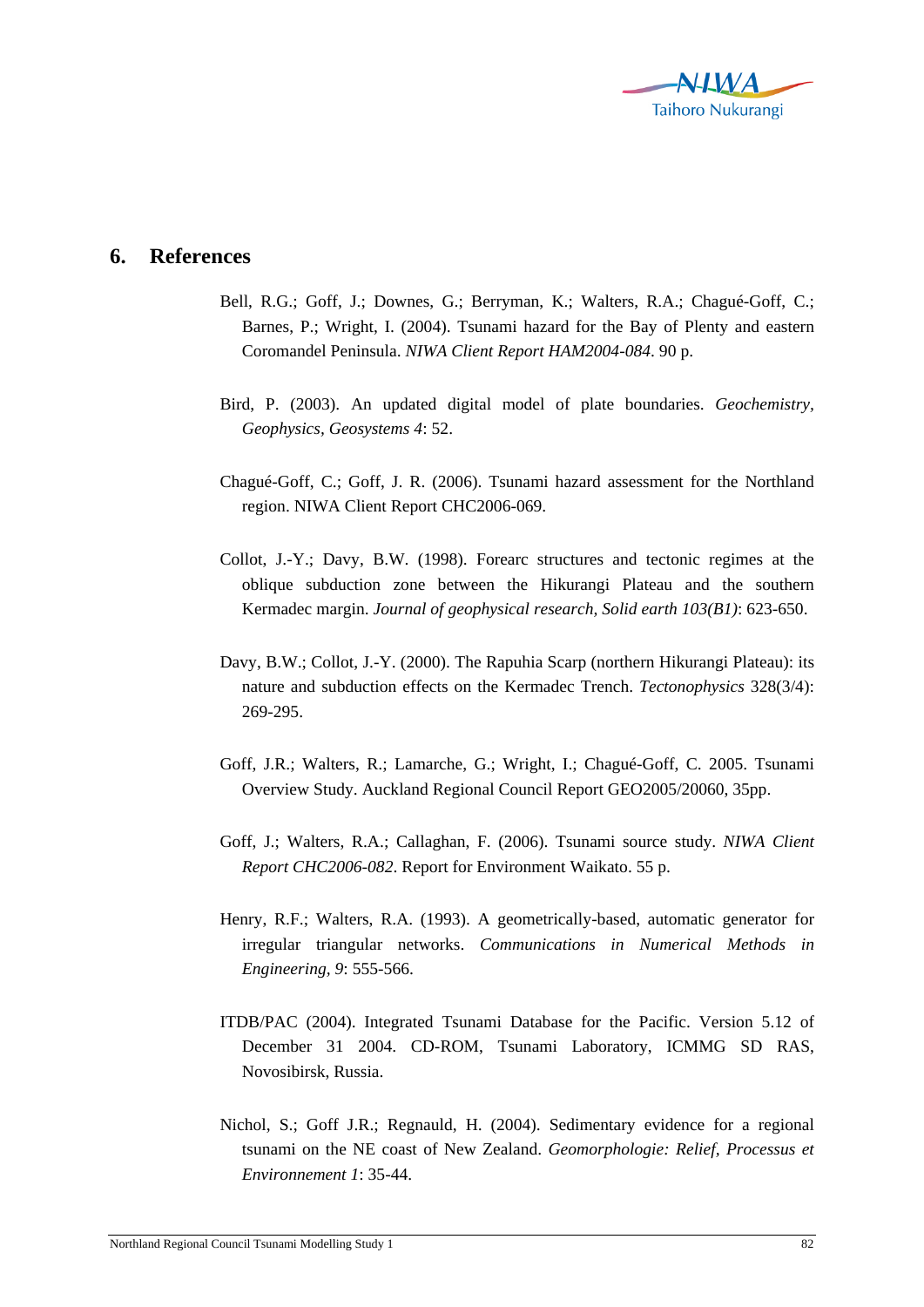

- Nichol, S.L.; Lian, O.B.; Carter, C.H. (2003). Sheet-gravel evidence for a late Holocene tsunami run-up on beach dunes, Great Barrier Island, New Zealand. *Sedimentary Geology 155*: 129-145.
- Okada, Y. (1985). Surface deformation due to shear and tensile faults in a half-space, *Bulletin of the Seismological Society of America 75*: 1135-1154.
- Pacheco, J.F.; Sykes, L.R.; Scholz, C.H. (1993). Nature of seismic coupling along simple plate boundaries of the subduction type. *Journal of Geophysical Research 98:* 14133-14139.
- Pearce, S. (2006) Sedimentary record of palaeotsunami from two backbarrier wetlands, east coast Northland. Unpublished MSc thesis, University of Auckland, SGES, 115pp.
- Reyners, M. (1998). Plate coupling and the hazard of large subduction thrust earthquakes at the Hikurangi subduction zone, New Zealand, *New Zealand Journal of Geology and Geophysics 41:* 343-354.
- Sadek, E.A. (1980). A scheme for the automatic generation of triangular finite elements. *International Journal of. Numerical Methods in Engineering 15*: 1813- 1822.
- Staniforth, A.; Côté, J. (1991). Semi-Lagrangian integration schemes for atmospheric models - a review. *Monthly Weather Review 119*: 2206-2223.
- Walters, R.A.; Casulli, V. (1998). A robust, finite element model for hydrostatic surface water flows. *Communications in Numerical Methods in Engineering 14*: 931-940.
- Walters, R.A. (2005). A semi-implicit finite element model for non-hydrostatic (dispersive) surface waves. *International Journal for Numerical Methods in Fluid*. *49*: 721–737.
- Walters, R.A.; Barnes, P.; Goff, J. (2006a). Locally generated tsunami along the Kaikoura coastal margin: Part 1. Fault ruptures. *New Zealand Journal of Marine and Freshwater Research 40(1)*: 1-17.